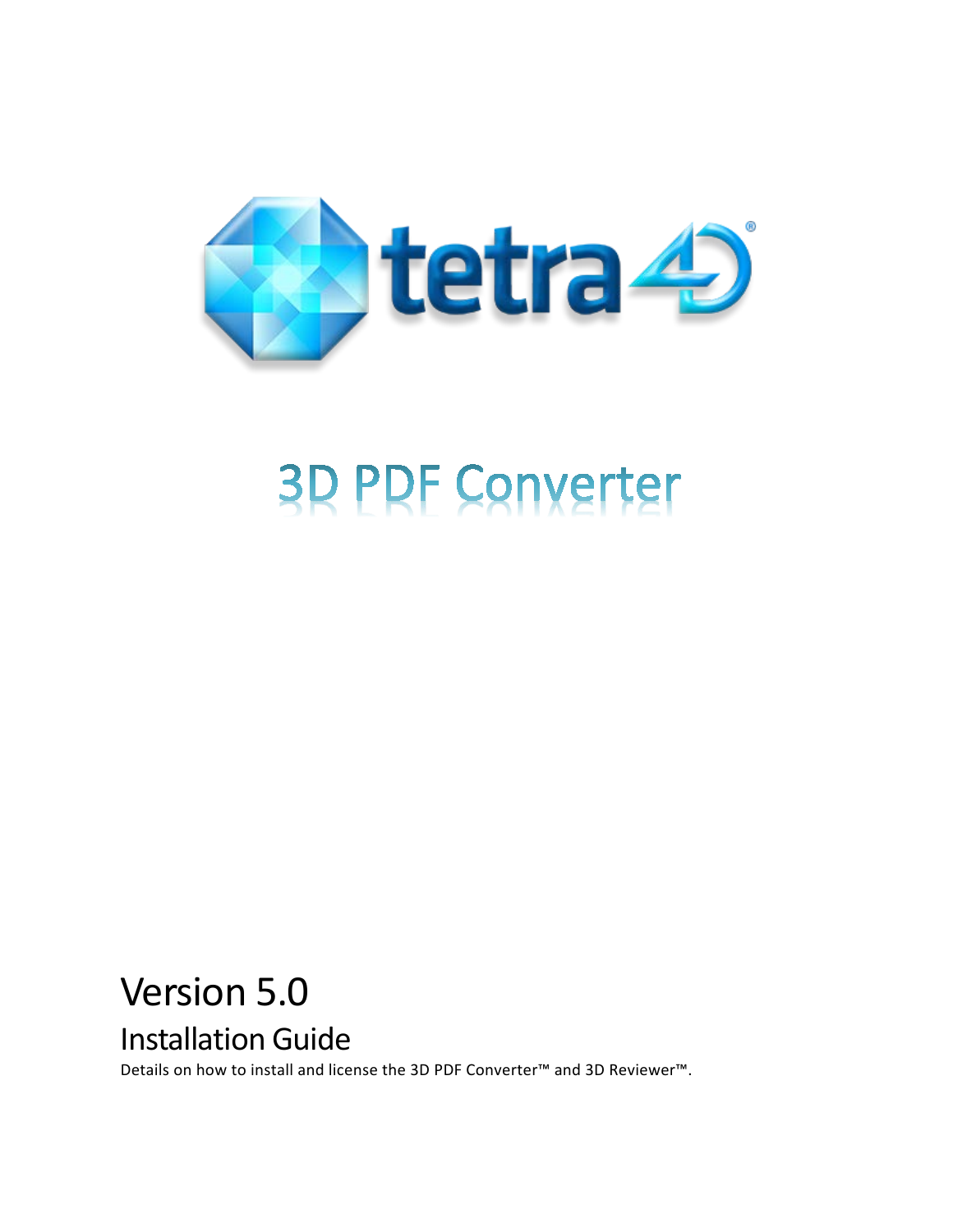## **Table of Contents**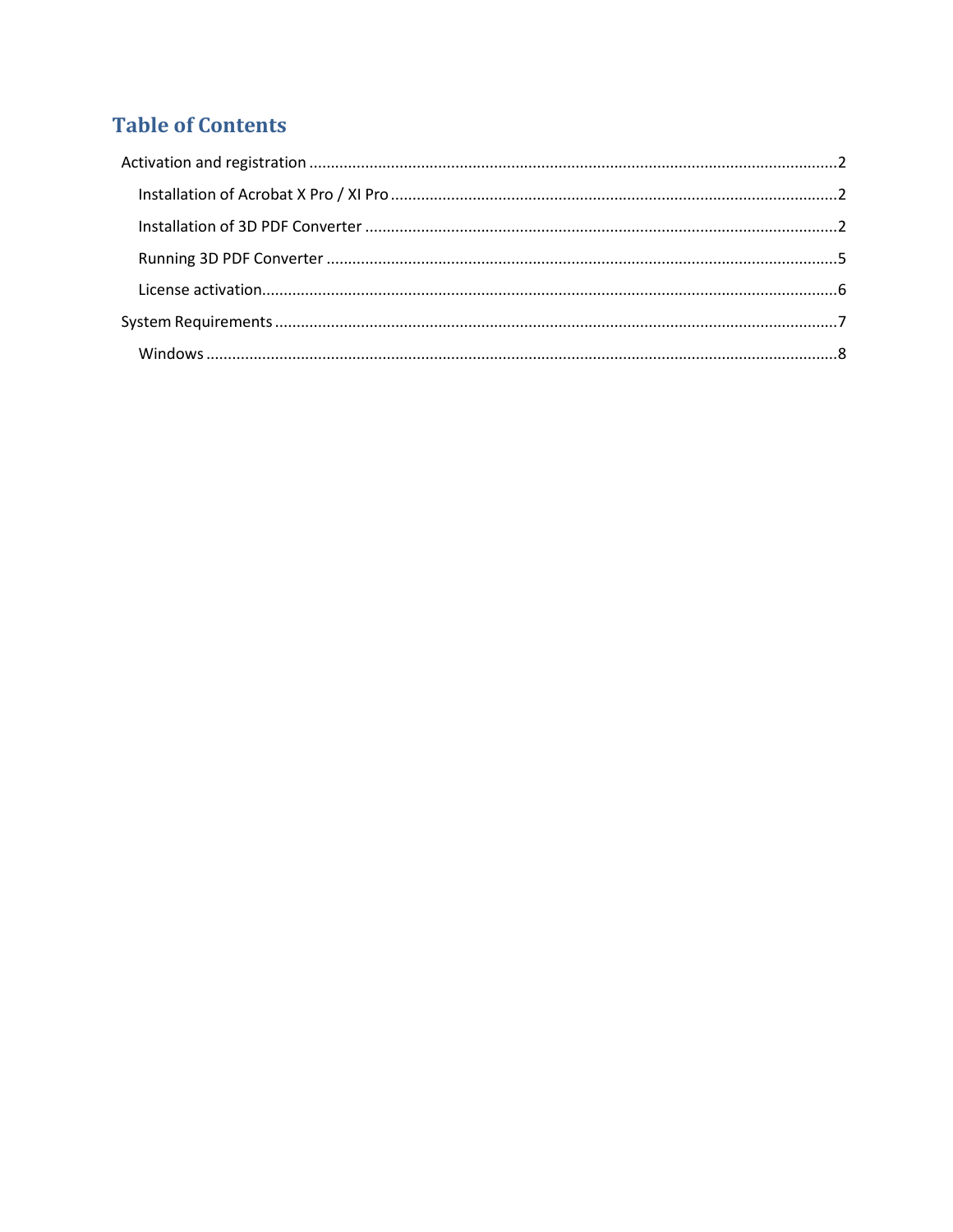# <span id="page-2-0"></span>**Activation and registration**

#### <span id="page-2-1"></span>**Installation of Acrobat X Pro / XI Pro**

3D PDF Converter has been developed as an Add-in for Adobe® Acrobat® Pro and supports versions X and XI. As such, Acrobat Pro X or XI is required to be installed for 3D PDF Converter to function.

A free trial of Acrobat Pro XI can be downloaded at: [http://www.adobe.com/cfusion/tdrc/index.cfm?product=acrobat\\_pro](http://www.adobe.com/cfusion/tdrc/index.cfm?product=acrobat_pro)

Please refer to [https://helpx.adobe.com/creative-cloud/learn/tutorials/acrobat.html#get-started](https://helpx.adobe.com/creative-cloud/learn/tutorials/acrobat.html%23get-started) and<http://www.adobe.com/support/acrobat/gettingstarted/> for detailed instructions and troubleshooting related to Acrobat X Pro / XI Pro.

If you have not yet purchased Acrobat Pro, it can be purchased along with 3D PDF Converter as a package called 3D PDF Bundle online at: [http://www.tetra4d.com/products/conversion/3d-pdf](http://www.tetra4d.com/products/conversion/3d-pdf-converter-suite)[converter-suite](http://www.tetra4d.com/products/conversion/3d-pdf-converter-suite)

#### <span id="page-2-2"></span>**Installation of 3D PDF Converter**

- 1. Download and run the "3D PDF Converter" installer. You can get it here: <http://www.tetra4d.com/download>
- 2. Select the desired setup language and choose **OK**:

| Select Setup Language                                  | × |
|--------------------------------------------------------|---|
| Select the language to use during the<br>installation: |   |
| English                                                | v |
| Deutsch                                                |   |
| English                                                |   |
| Español                                                |   |
| Français                                               |   |
| Italiano                                               |   |
| Português (Portugal)                                   |   |
| 하국어                                                    |   |
| 本語                                                     |   |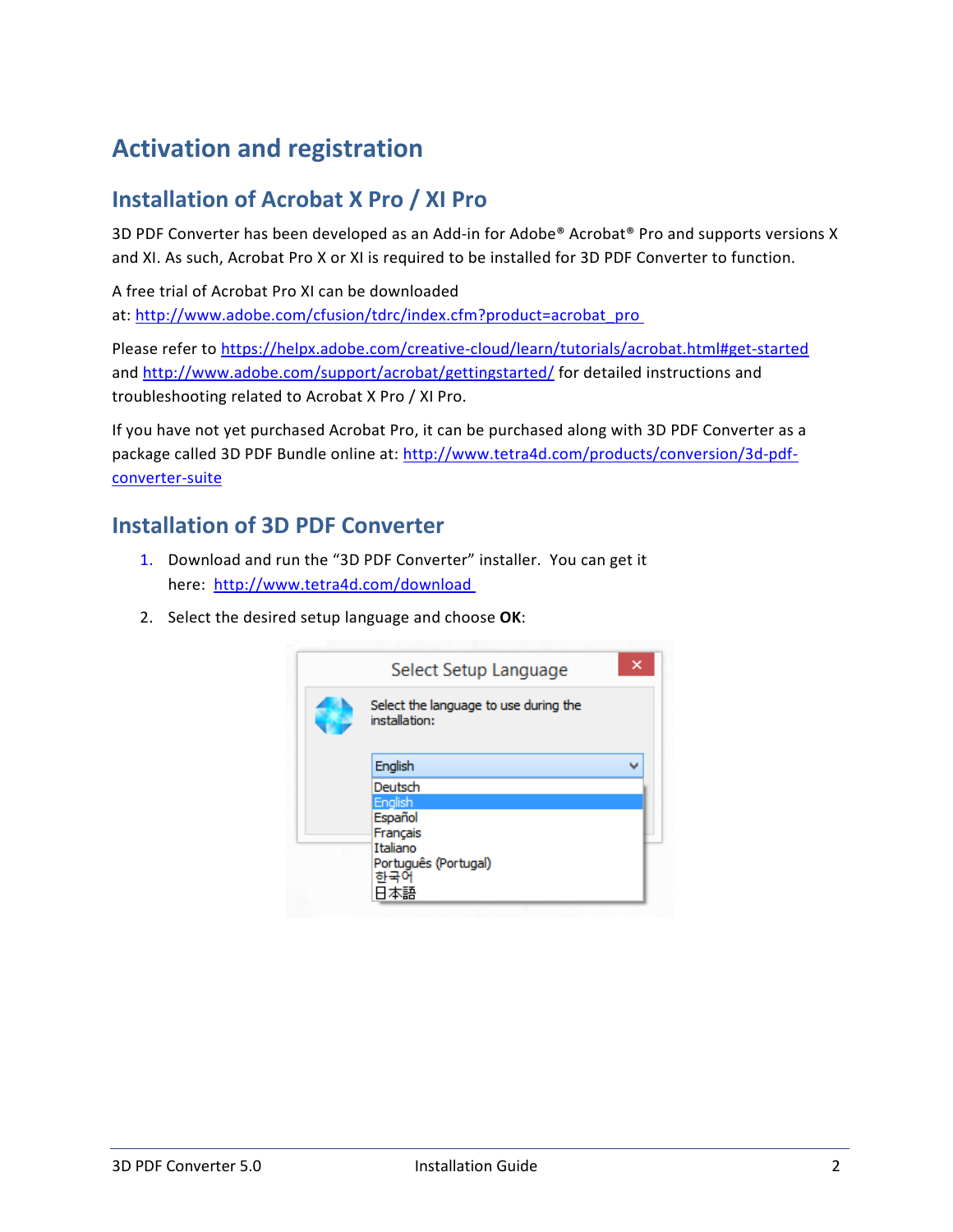3. The installation programs welcome screen is then displayed. Click **Next** to continue:



4. Read and accept the 3D PDF End User License Agreement, then click **Next** to continue:

| <b>License Agreement</b><br>Please read the following important information before continuing.                                                                                                                                                                                                                                                                                                                                                                                                                                                                                                                                   |
|----------------------------------------------------------------------------------------------------------------------------------------------------------------------------------------------------------------------------------------------------------------------------------------------------------------------------------------------------------------------------------------------------------------------------------------------------------------------------------------------------------------------------------------------------------------------------------------------------------------------------------|
| Please read the following License Agreement. You must accept the terms of this<br>agreement before continuing with the installation.                                                                                                                                                                                                                                                                                                                                                                                                                                                                                             |
| Tech Soft 3D PDF Converter™ Software License Agreement                                                                                                                                                                                                                                                                                                                                                                                                                                                                                                                                                                           |
| NOTICE TO USER: PLEASE READ THIS AGREEMENT CAREFULLY. BY COPYING,<br>INSTALLING OR USING ALL OR ANY PORTION OF THE SOFTWARE YOU ACCEPT<br>ALL THE TERMS AND CONDITIONS OF THIS AGREEMENT, INCLUDING, IN<br>PARTICULAR THE LIMITATIONS ON: USE CONTAINED IN SECTION 2;<br>TRANSFERABILITY IN SECTION 4; WARRANTY IN SECTIONS 6 AND 7; LIABILITY<br>IN SECTION 8: CONNECTIVITY AND PRIVACY IN SECTION 14: AND SPECIFIC<br>PROVISIONS AND EXCEPTIONS IN SECTION 15. YOU AGREE THAT THIS<br>AGREEMENT IS LIKE ANY WRITTEN NEGOTIATED AGREEMENT SIGNED BY YOU.<br>THIS AGREEMENT IS ENFORCEABLE AGAINST YOU AND ANY LEGAL ENTITY THAT |
| I accept the agreement                                                                                                                                                                                                                                                                                                                                                                                                                                                                                                                                                                                                           |
| $\bigcirc$ I do not accept the agreement                                                                                                                                                                                                                                                                                                                                                                                                                                                                                                                                                                                         |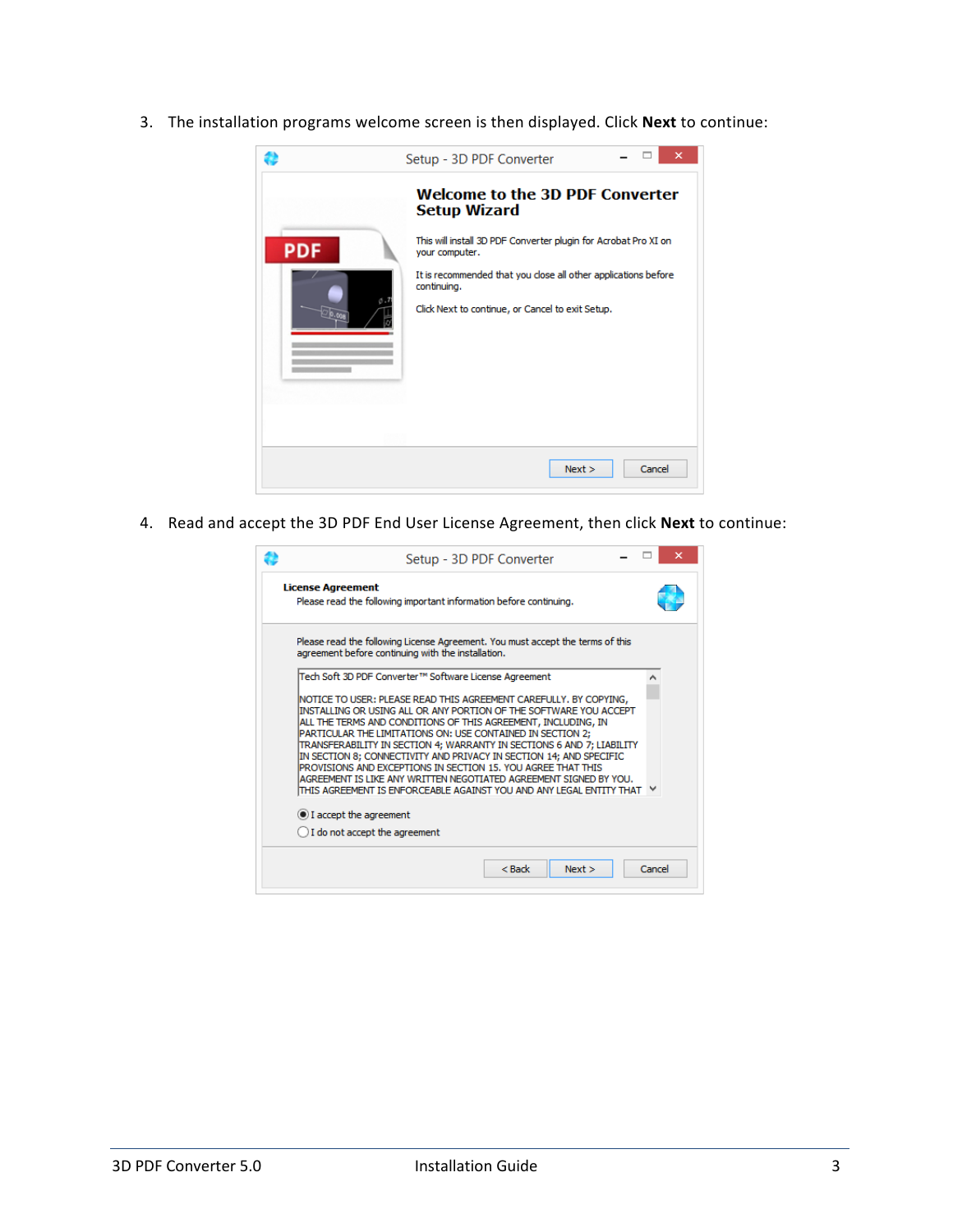5. Enter your user information (optional), then click **Next** to continue:

| æ                       |                                | Setup - 3D PDF Converter |      | $\boldsymbol{\mathsf{x}}$ |
|-------------------------|--------------------------------|--------------------------|------|---------------------------|
| <b>User Information</b> | Please enter your information. |                          |      |                           |
| User Name:              |                                |                          |      |                           |
| Organization:           |                                |                          |      |                           |
|                         |                                |                          |      |                           |
|                         |                                |                          |      |                           |
|                         |                                |                          |      |                           |
|                         |                                |                          |      |                           |
|                         |                                | $<$ Back                 | Next | Cancel                    |

6. Finally, review the installation information and click **Install**:

| Setup - 3D PDF Converter                                                                                                                                | ×      |
|---------------------------------------------------------------------------------------------------------------------------------------------------------|--------|
| <b>Ready to Install</b><br>Setup is now ready to begin installing 3D PDF Converter on your computer.                                                    |        |
| Click Install to continue with the installation, or click Back if you want to review or<br>change any settings.                                         |        |
| Acrobat 11.0.10<br>User information:<br>support@tetra4d.com<br>tetra4D<br>Destination location:<br>C: Vrogram Files (x86) Vadobe Vacrobat 11.0 Vacrobat | ×      |
| z                                                                                                                                                       |        |
| ,,,,,,,,,,,,,,,,,,,,,,,,,,,,,,,,,,<br>$<$ Back<br>Instal<br><i><u><b><u>ommunummunumu</u>nu</b></u></i>                                                 | Cancel |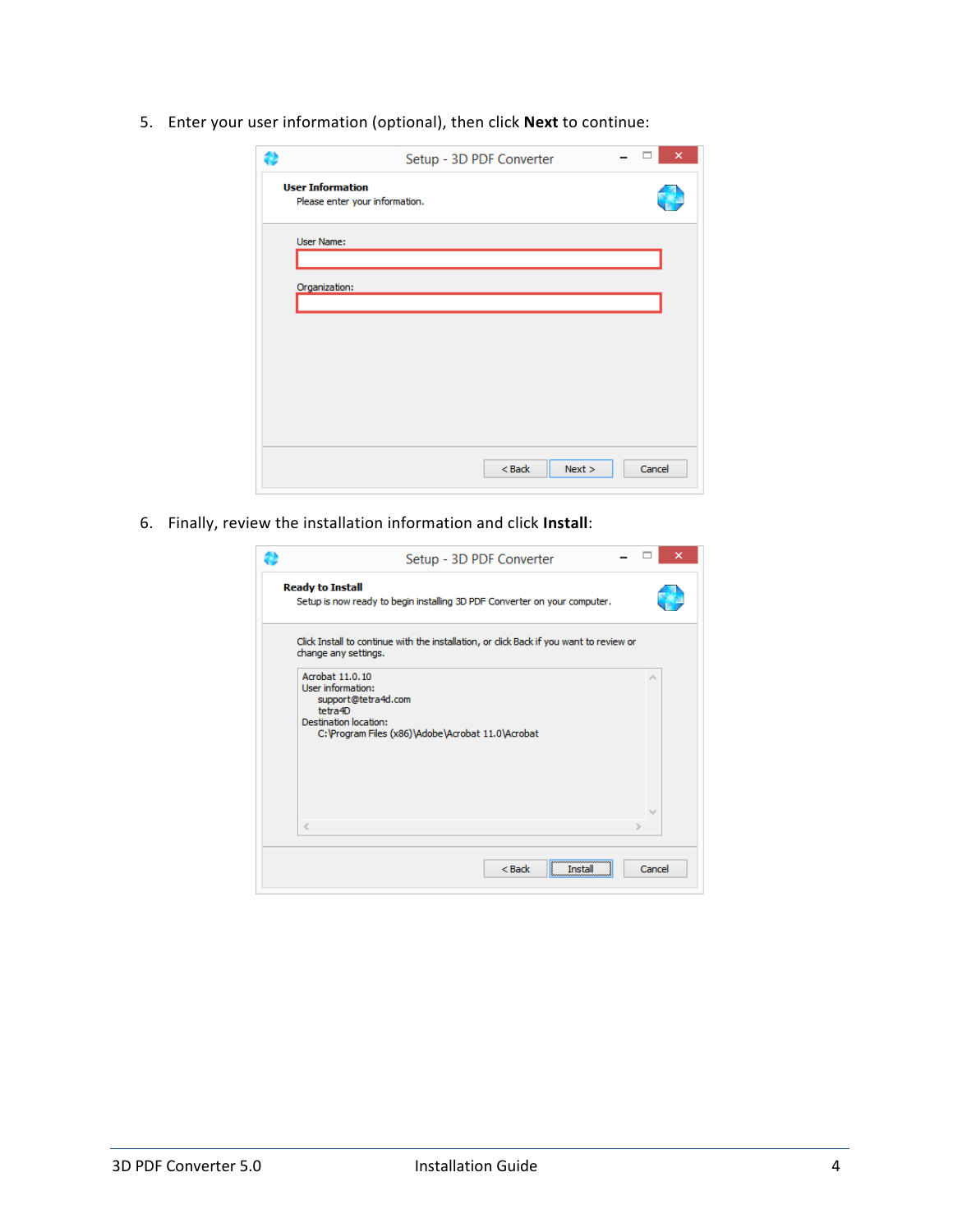After the installation is complete, the installer may notify you that a system restart is necessary in order to fully complete the installation process. If the following dialog box is displayed, please make sure that you restart your computer before trying to run the 3D PDF Converter for the first time:



#### <span id="page-5-0"></span>**Running 3D PDF Converter**

To run 3D PDF Converter, please go to your start menu and launch Acrobat Pro. When you first launch Acrobat Pro after installing 3D PDF Converter, you will see the following dialog box until a license key for 3D PDF Converter has been installed.



- Select the **Buy Now** button to go to the Tetra4D web store to purchase licenses of the 3D PDF Converter.
- Select the **Continue Trial** button to run in trial mode. The 3D PDF Converter will run in trial mode for 21 days after installation.
- You should receive a serial number in an email from tetra4d.com when you purchase the 3D PDF Converter. To activate your license, select the **I already have a serial number** button and then follow the [license activation](#page-6-0) instructions.

If you are unsure what your license status is or just need help in general, please contact [support@tetra4d.com.](mailto:support@tetra4d.com)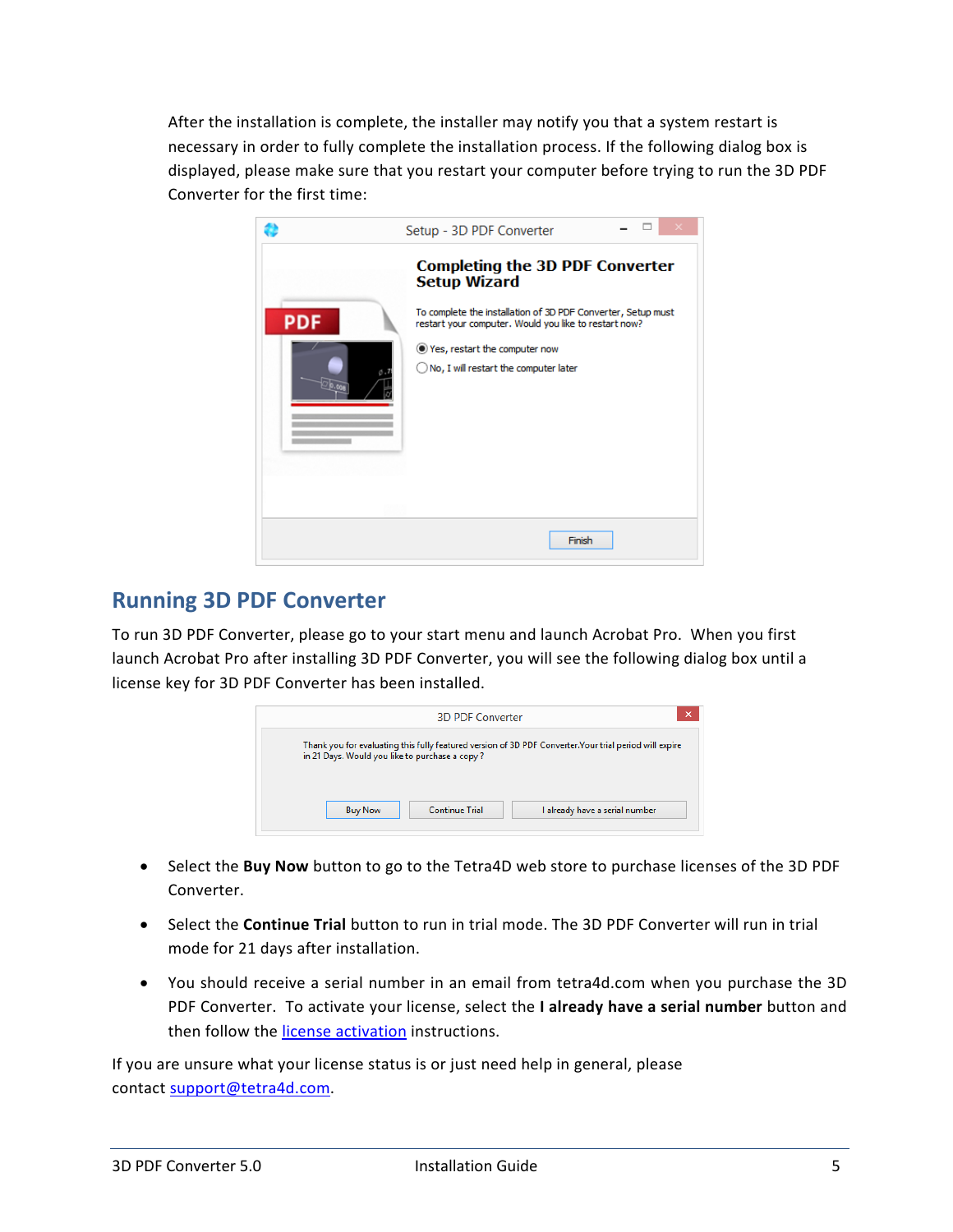#### <span id="page-6-0"></span>**License activation**

Note: You should receive an email from tetra4d.com shortly after you purchase the 3D PDF Converter. This email contains your serial number. If you do not have a serial number, please go to [www.tetra4d.com/license-key-request](http://www.tetra4d.com/license-key-request) to obtain one.

You can activate the 3D PDF Converter by using the trial version startup dialog box or by clicking on the 3D PDF Converter Menu and selecting the **About 3D PDF Converter** menu option. In both cases, the following dialog box will be displayed:

| <b>3D PDF Converter License</b>                                                                                                                                                                                                                                  | × |
|------------------------------------------------------------------------------------------------------------------------------------------------------------------------------------------------------------------------------------------------------------------|---|
| Request activation code<br>Your version of 3D PDF Converter is not yet activated.<br>In order to activate it, click Request Key<br>to request an activation code.<br>You will be asked to provide your computer ID.<br>097F-BFD8<br>Your Computer ID is:<br>Copy |   |
| Enter activation code<br>License name:<br>License code:<br>Paste<br>Don't display this dialog at startup<br>Cancel<br><b>OK</b>                                                                                                                                  |   |

- Clicking **Request Key** will take you to www.tetra4d.com/license-key-request. From here, you can click on 3D PDF Converter and submit your license key request. If you do not have a "registration token" or are otherwise having trouble with the license mechanism, just email us your contact information and the computer ID at support@tetra4d.com.
- Clicking **Copy** copies your Computer ID into your clipboard. This just makes it easier for you to paste it into the above license key request web page or into an email to us.
- After you have requested a license from us, you will receive a response that will include a license name and a license code. You should paste these into the two fields of the same name, then click OK. If, after this, you continue to be prompted with a dialog indicating that you are in trial mode, then your license is not working.

*Note:* If you continue to be prompted with a trial mode dialog after you have entered your license name and code then your license is not working and you should contact [support@tetra4d.com,](mailto:support@tetra4d.com)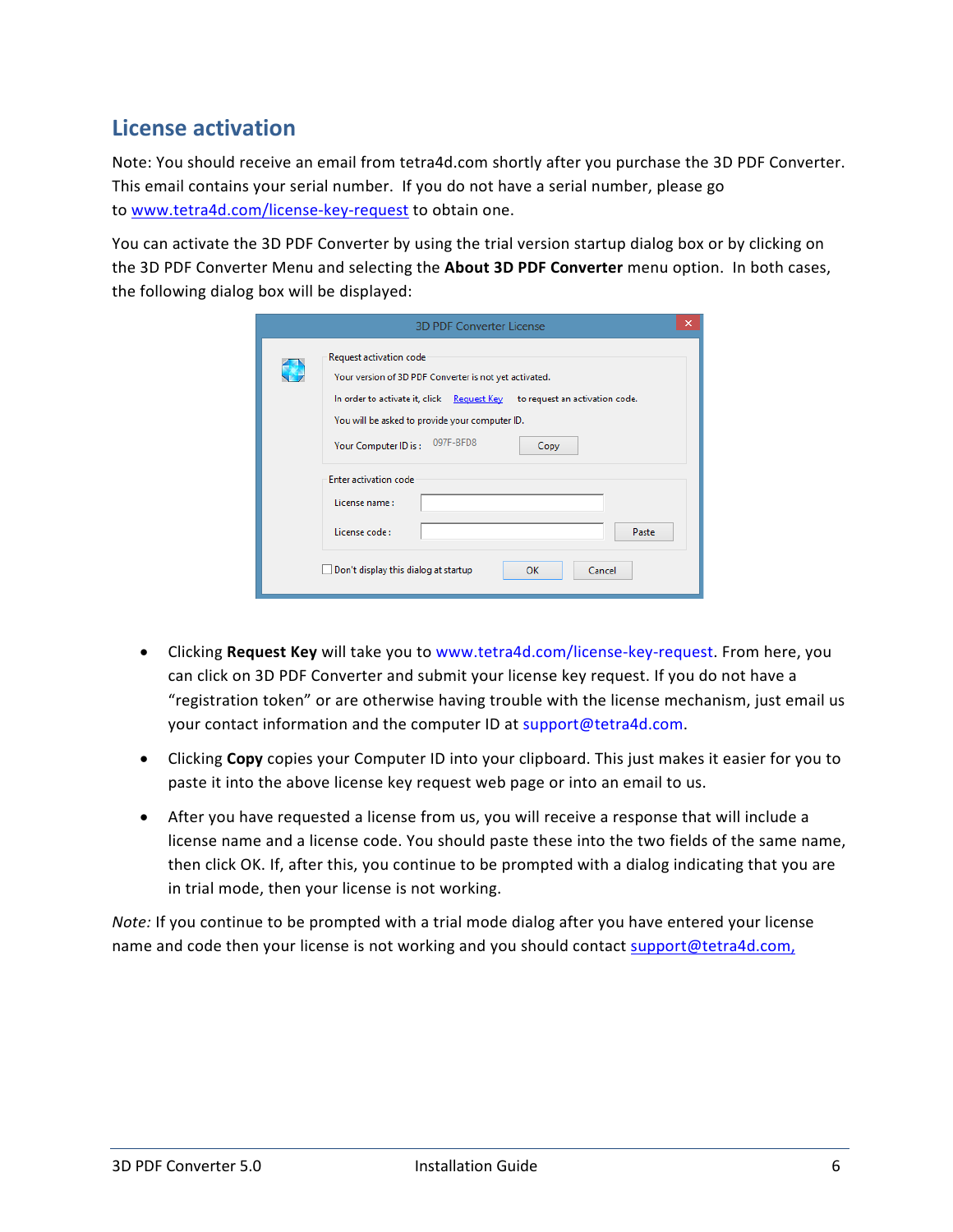Licenses may fail to work for a couple of different reasons:

- You may have mistyped serial in the above dialog box. In which case, just try it again.
- You may have installed a newer version of 3D PDF Converter that requires a new license.

Remark:

3D PDF Converter 5.0 uses the same license as version 4.2.

If you have already installed and licensed version 4.2, you will not need to do anything. If not, you will need a new license.

Check with your company administrator if you did not personally purchase 3D PDF Converter and have any questions about whether or not this particular license has already been used. If you attempt to activate a license on multiple systems in excess of what you have purchased, your license request will not be completed.

Once activated, you should see the following confirmation that the 3D PDF Converter has been successfully licensed:

|                                  | <b>3D PDF Converter</b> |    |
|----------------------------------|-------------------------|----|
| License successfully registered. |                         |    |
|                                  |                         | OK |

### <span id="page-7-0"></span>**System Requirements**

Generally speaking the system requirements for 3D PDF Converter are the same as those for the Windows version of Acrobat Pro in a Windows environment.

However, it is important to note that the 3D PDF Converter 5.0 no longer supports the following Microsoft® Windows® operating systems:

- Windows XP
- Windows Server 2003

The specific requirements are as follows: